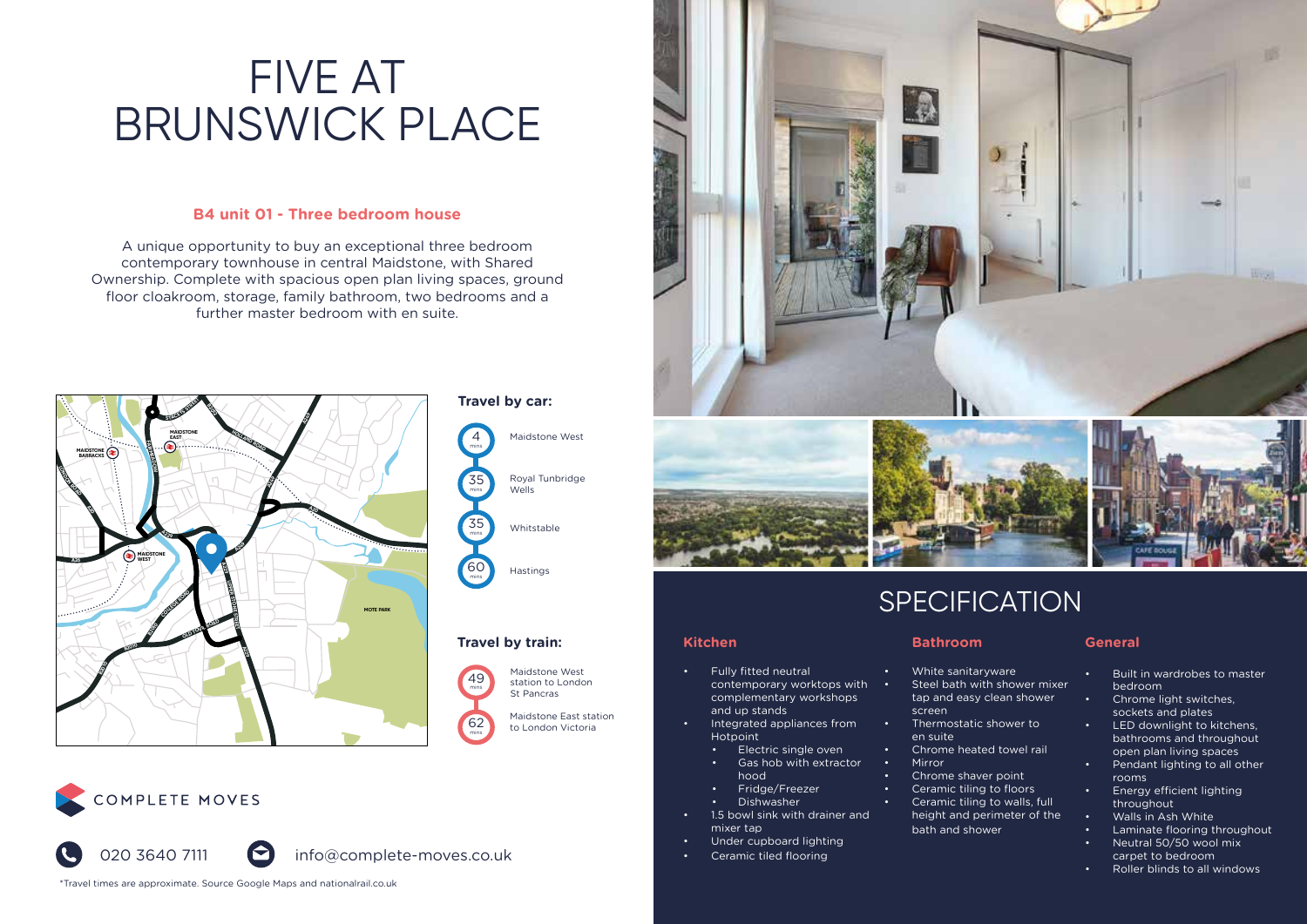## **B4 unit 01**



- 
- 



## COMPLETE MOVES

Please note that these plans are just a guide. They're not part of a contract, warranty or agreement. The plans may not be to scale andmay not be exactly the same when they're built. Please allow a 10cm tolerance either way on each dimension stated. Dimensions on physically completed properties can differ from architect's initial plan. It is common for the position of fixtures and fittings to change from these plans during the build process, for example kitchen units, windows and radiators. The property may also be a mirrored version of the layout shown here. The site location on the map is an approximate location.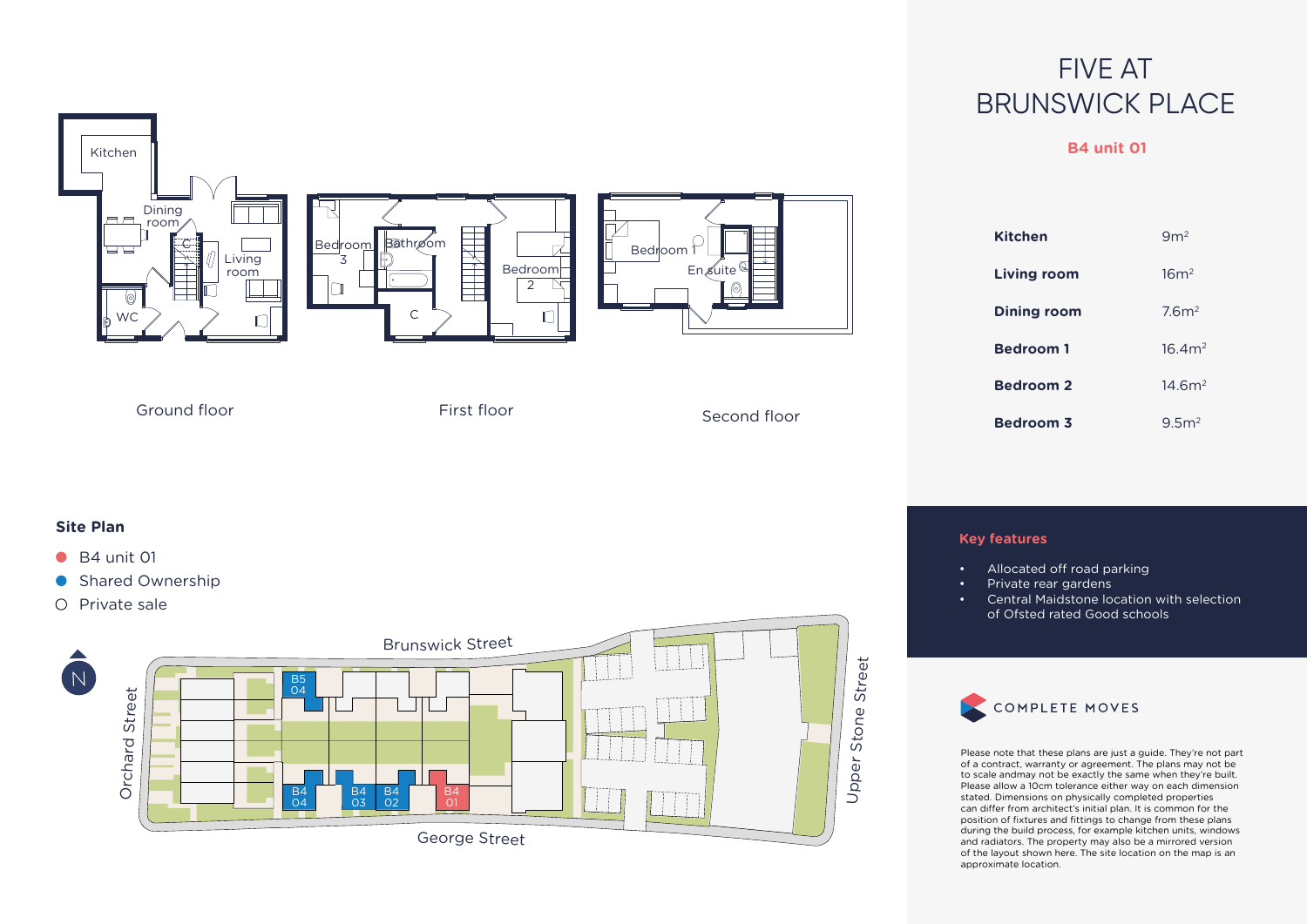## **B4 unit 02 - Three bedroom house**

A unique opportunity to buy an exceptional three bedroom contemporary townhouse in central Maidstone, with Shared Ownership. Complete with spacious open plan living spaces, ground floor cloakroom, storage, family bathroom, two bedrooms and a further master bedroom with en suite.



## COMPLETE MOVES



\*Travel times are approximate. Source Google Maps and nationalrail.co.uk





## **SPECIFICATION**

### **Kitchen**

Maidstone West

Royal Tunbridge Wells

Whitstable

Hastings

Maidstone East station to London Victoria

Maidstone West station to London St Pancras

- Fully fitted neutral contemporary worktops with complementary workshops and up stands
	- Integrated appliances from Hotpoint
		- Electric single oven
		- Gas hob with extractor hood
	- Fridge/Freezer
	- Dishwasher
- 1.5 bowl sink with drainer and mixer tap
- Under cupboard lighting
- Ceramic tiled flooring

### **Bathroom**

- White sanitaryware Steel bath with shower mixer
- tap and easy clean shower screen
- Thermostatic shower to en suite
- Chrome heated towel rail
- Mirror • Chrome shaver point
- Ceramic tiling to floors
- Ceramic tiling to walls, full
- height and perimeter of the bath and shower
	- Walls in Ash White • Laminate flooring throughout • Neutral 50/50 wool mix

• Energy efficient lighting throughout

**General**

bedroom • Chrome light switches, sockets and plates • LED downlight to kitchens, bathrooms and throughout open plan living spaces • Pendant lighting to all other

rooms

carpet to bedroom

• Built in wardrobes to master

• Roller blinds to all windows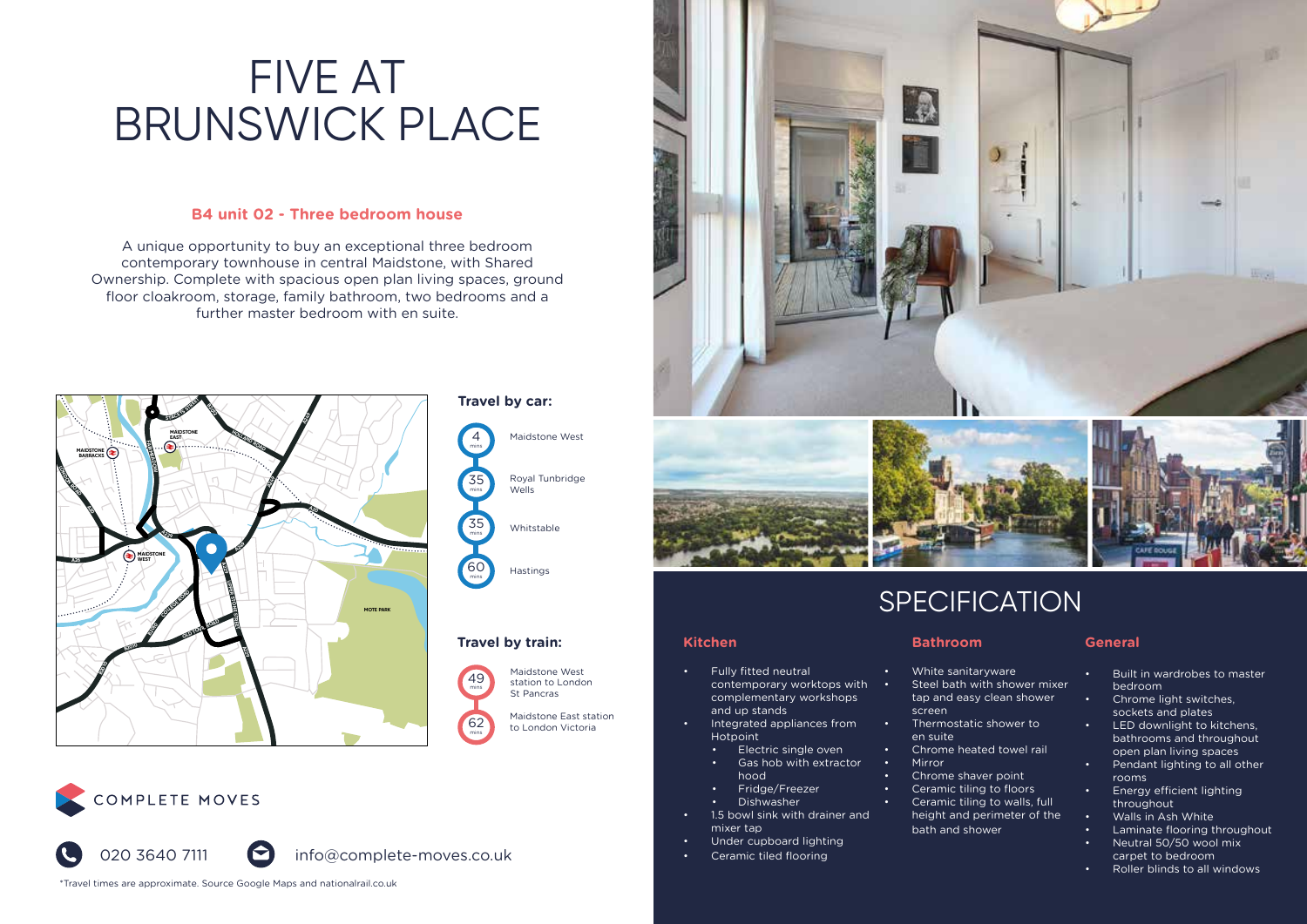## **B4 unit 02**







| <b>Kitchen</b>     | 9m <sup>2</sup>    |
|--------------------|--------------------|
| <b>Living room</b> | 16m <sup>2</sup>   |
| Dining room        | 7.6 <sup>m²</sup>  |
| <b>Bedroom 1</b>   | 16.4m <sup>2</sup> |
| <b>Bedroom 2</b>   | 14.6m <sup>2</sup> |
| <b>Bedroom 3</b>   | 9.5 <sup>2</sup>   |

Ground floor First floor Second floor

### **Site Plan**

- $\bullet$  B4 unit 02
- **Shared Ownership**
- $O$  Private sale



## **Key features**

- Allocated off road parking
- Private rear gardens
- Central Maidstone location with selection of Ofsted rated Good schools



Please note that these plans are just a guide. They're not part of a contract, warranty or agreement. The plans may not be to scale andmay not be exactly the same when they're built. Please allow a 10cm tolerance either way on each dimension stated. Dimensions on physically completed properties can differ from architect's initial plan. It is common for the position of fixtures and fittings to change from these plans during the build process, for example kitchen units, windows and radiators. The property may also be a mirrored version of the layout shown here. The site location on the map is an approximate location.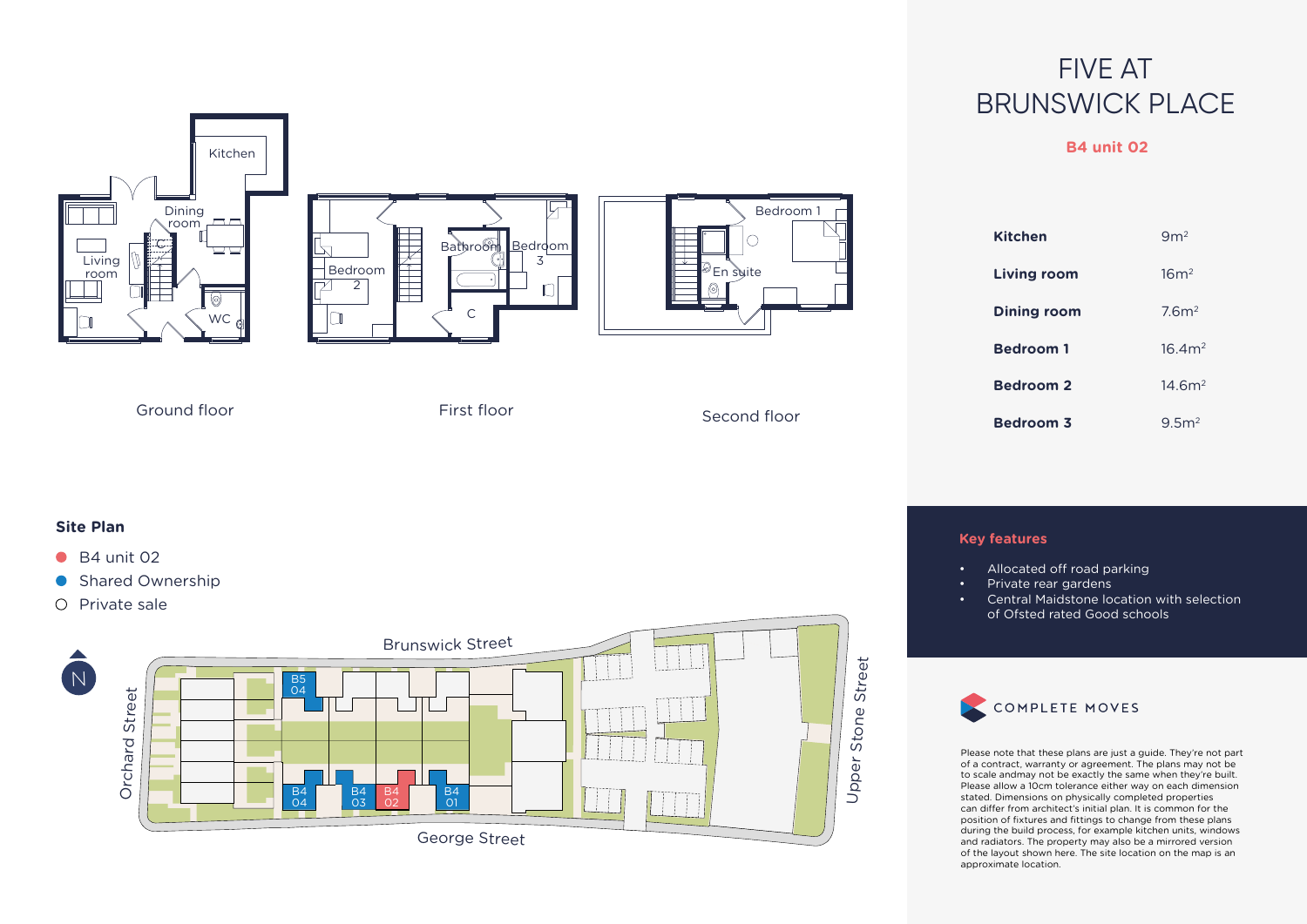### **B4 unit 03 - Three bedroom house**

A unique opportunity to buy an exceptional three bedroom contemporary townhouse in central Maidstone, with Shared Ownership. Complete with spacious open plan living spaces, ground floor cloakroom, storage, family bathroom, two bedrooms and a further master bedroom with en suite.



## COMPLETE MOVES



\*Travel times are approximate. Source Google Maps and nationalrail.co.uk





## **SPECIFICATION**

### **Kitchen**

Maidstone West

Royal Tunbridge Wells

Whitstable

Hastings

Maidstone East station to London Victoria

Maidstone West station to London St Pancras

- Fully fitted neutral contemporary worktops with complementary workshops and up stands
	- Integrated appliances from Hotpoint
		- Electric single oven
		- Gas hob with extractor hood
	- Fridge/Freezer
	- Dishwasher
- 1.5 bowl sink with drainer and mixer tap
- Under cupboard lighting
- Ceramic tiled flooring

- White sanitaryware Steel bath with shower mixer • Built in wardrobes to master
- tap and easy clean shower screen
- Thermostatic shower to en suite
- Chrome heated towel rail

**Bathroom**

- Mirror • Chrome shaver point
- Ceramic tiling to floors
- Ceramic tiling to walls, full
	- height and perimeter of the bath and shower
		- Laminate flooring throughout • Neutral 50/50 wool mix

rooms

**General**

bedroom • Chrome light switches, sockets and plates • LED downlight to kitchens, bathrooms and throughout open plan living spaces • Pendant lighting to all other

carpet to bedroom

• Energy efficient lighting throughout • Walls in Ash White

• Roller blinds to all windows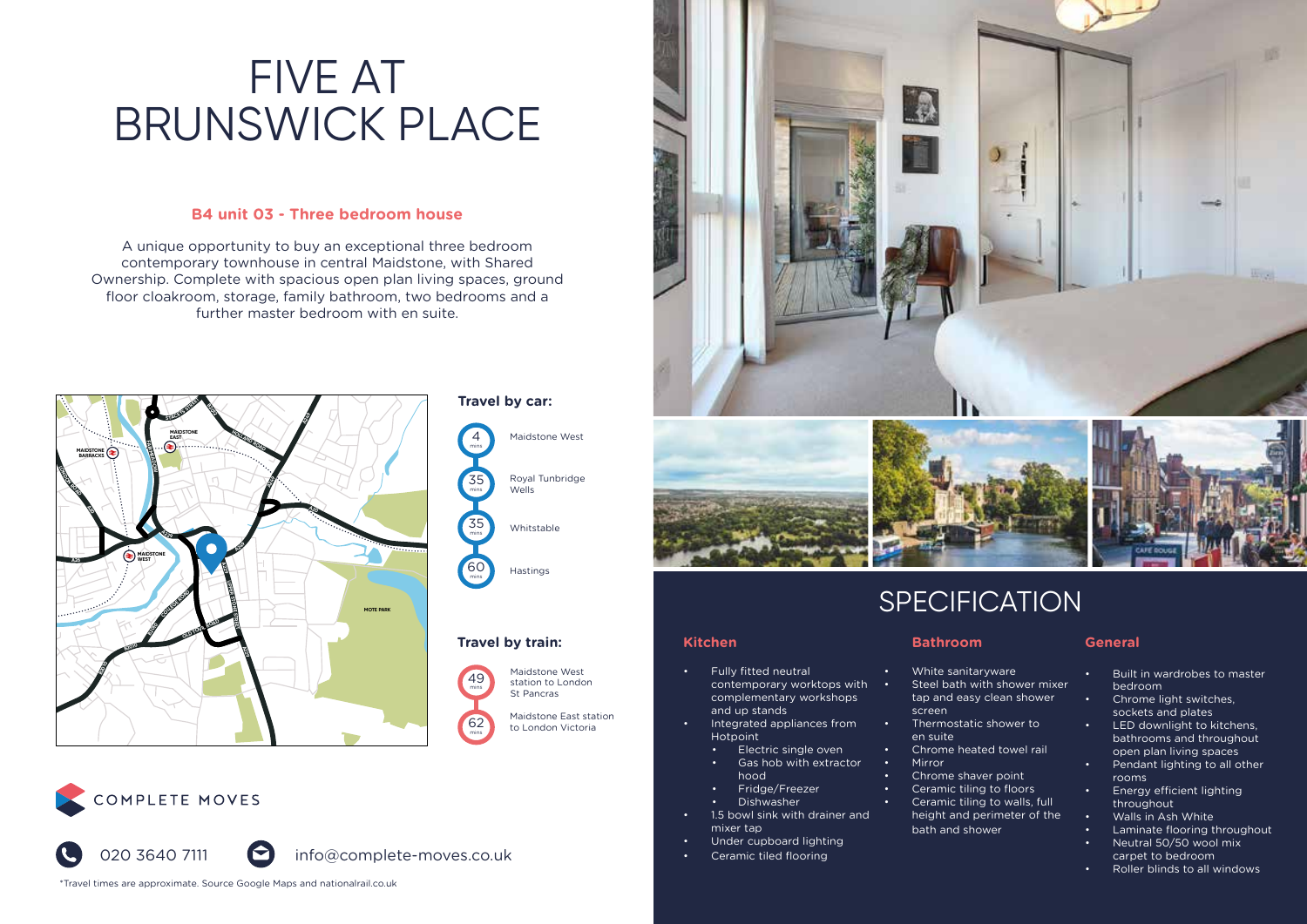## **B4 unit 03**



B4 01

Georg<sup>e</sup> Street

B4 02

B4 03

B4<br>04

Orc h ard

Stre

Please note that these plans are just a guide. They're not part of a contract, warranty or agreement. The plans may not be to scale andmay not be exactly the same when they're built. Please allow a 10cm tolerance either way on each dimension stated. Dimensions on physically completed properties can differ from architect's initial plan. It is common for the position of fixtures and fittings to change from these plans during the build process, for example kitchen units, windows and radiators. The property may also be a mirrored version of the layout shown here. The site location on the map is an approximate location.

コ  $\overline{\mathsf{d}}$  $\bar{\sigma}$ 

er Sto n e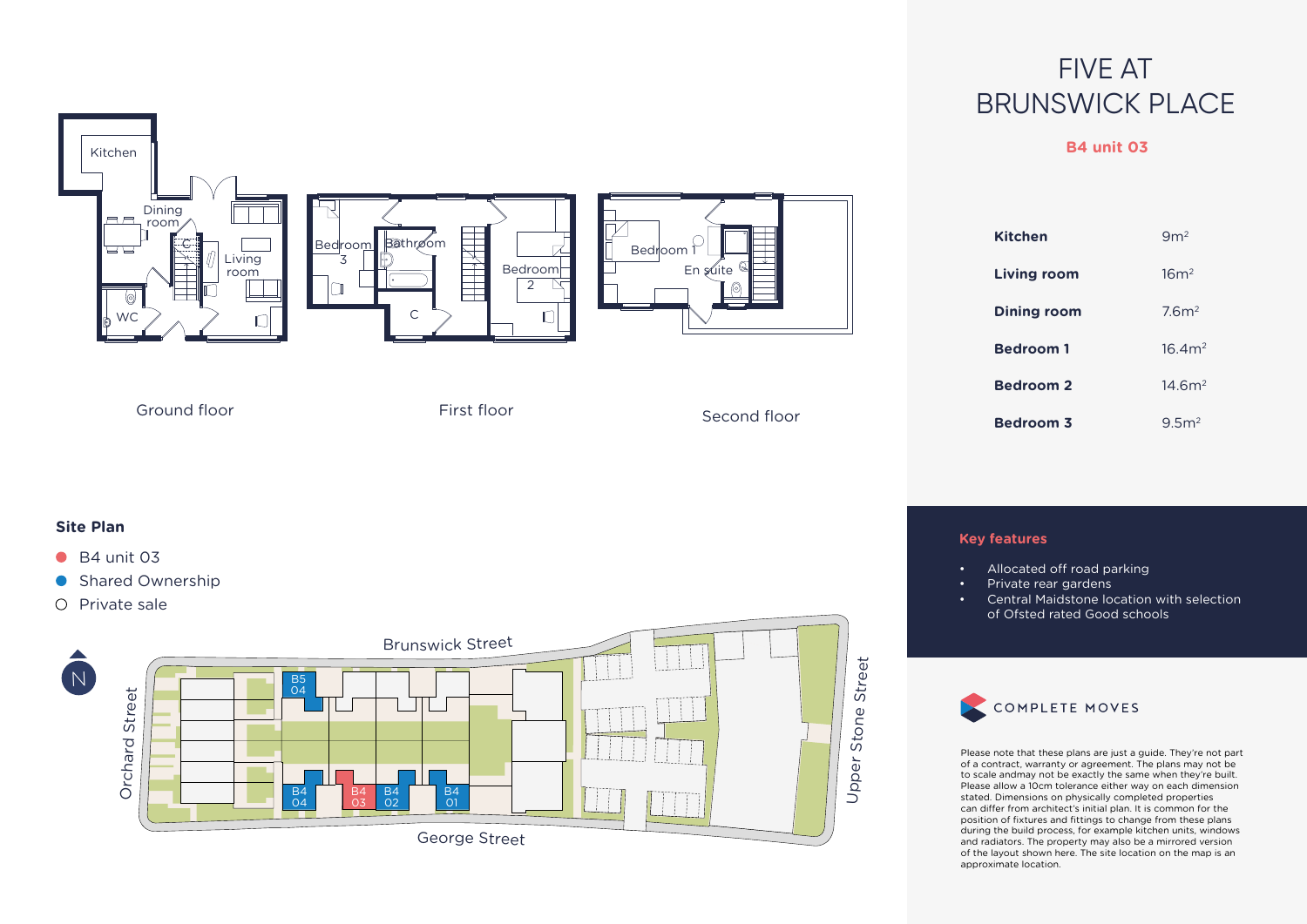### **B4 unit 04 - Three bedroom house**

A unique opportunity to buy an exceptional three bedroom contemporary townhouse in central Maidstone, with Shared Ownership. Complete with spacious open plan living spaces, ground floor cloakroom, storage, family bathroom, two bedrooms and a further master bedroom with en suite.



## COMPLETE MOVES



\*Travel times are approximate. Source Google Maps and nationalrail.co.uk





## **SPECIFICATION**

**Bathroom**

screen

en suite

• Mirror

• White sanitaryware Steel bath with shower mixer tap and easy clean shower

• Thermostatic shower to

• Chrome heated towel rail

• Chrome shaver point • Ceramic tiling to floors Ceramic tiling to walls, full height and perimeter of the

bath and shower

### **Kitchen**

Maidstone West

Royal Tunbridge Wells

Whitstable

Hastings

Maidstone East station to London Victoria

Maidstone West station to London St Pancras

- Fully fitted neutral contemporary worktops with complementary workshops and up stands
	- Integrated appliances from Hotpoint
		- Electric single oven
		- Gas hob with extractor hood
	- Fridge/Freezer
	- Dishwasher
- 1.5 bowl sink with drainer and mixer tap
- Under cupboard lighting
- Ceramic tiled flooring

### **General**

- Built in wardrobes to master bedroom
- Chrome light switches, sockets and plates
- LED downlight to kitchens, bathrooms and throughout
- open plan living spaces • Pendant lighting to all other rooms
- Energy efficient lighting throughout
- Walls in Ash White
- Laminate flooring throughout • Neutral 50/50 wool mix
- carpet to bedroom
- Roller blinds to all windows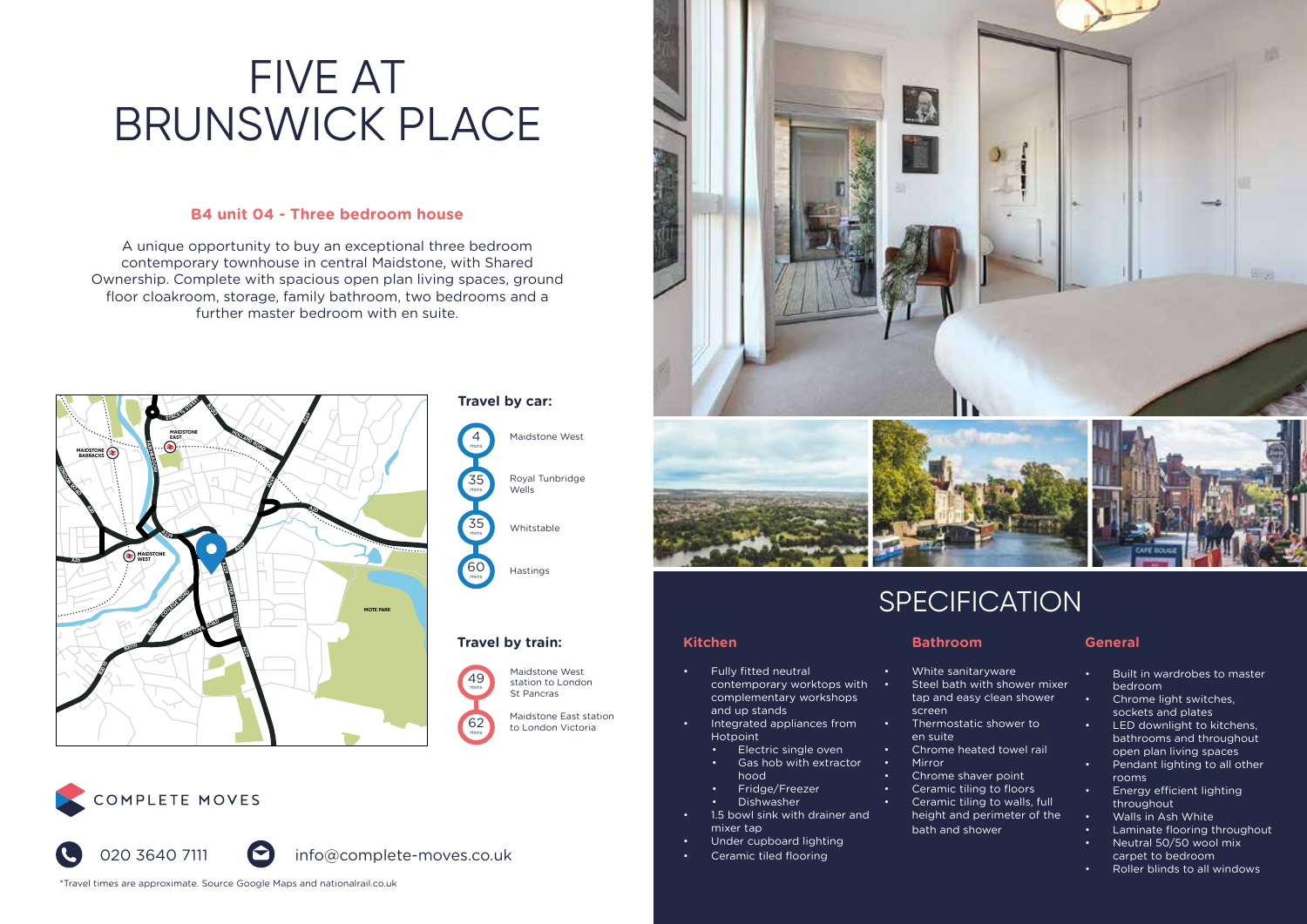## **B4 unit 04**







| <b>Kitchen</b>     | 9m <sup>2</sup>    |
|--------------------|--------------------|
| <b>Living room</b> | 16m <sup>2</sup>   |
| Dining room        | 7.6 <sup>2</sup>   |
| <b>Bedroom1</b>    | 16.4m <sup>2</sup> |
| <b>Bedroom 2</b>   | 14.6m <sup>2</sup> |
| <b>Bedroom 3</b>   | 9.5 <sup>2</sup>   |

Ground floor First floor Second floor

### **Site Plan**

- $\bullet$  B4 unit 04
- **Shared Ownership**
- $O$  Private sale



## **Key features**

- Allocated off road parking
- Private rear gardens
- Central Maidstone location with selection of Ofsted rated Good schools



Please note that these plans are just a guide. They're not part of a contract, warranty or agreement. The plans may not be to scale andmay not be exactly the same when they're built. Please allow a 10cm tolerance either way on each dimension stated. Dimensions on physically completed properties can differ from architect's initial plan. It is common for the position of fixtures and fittings to change from these plans during the build process, for example kitchen units, windows and radiators. The property may also be a mirrored version of the layout shown here. The site location on the map is an approximate location.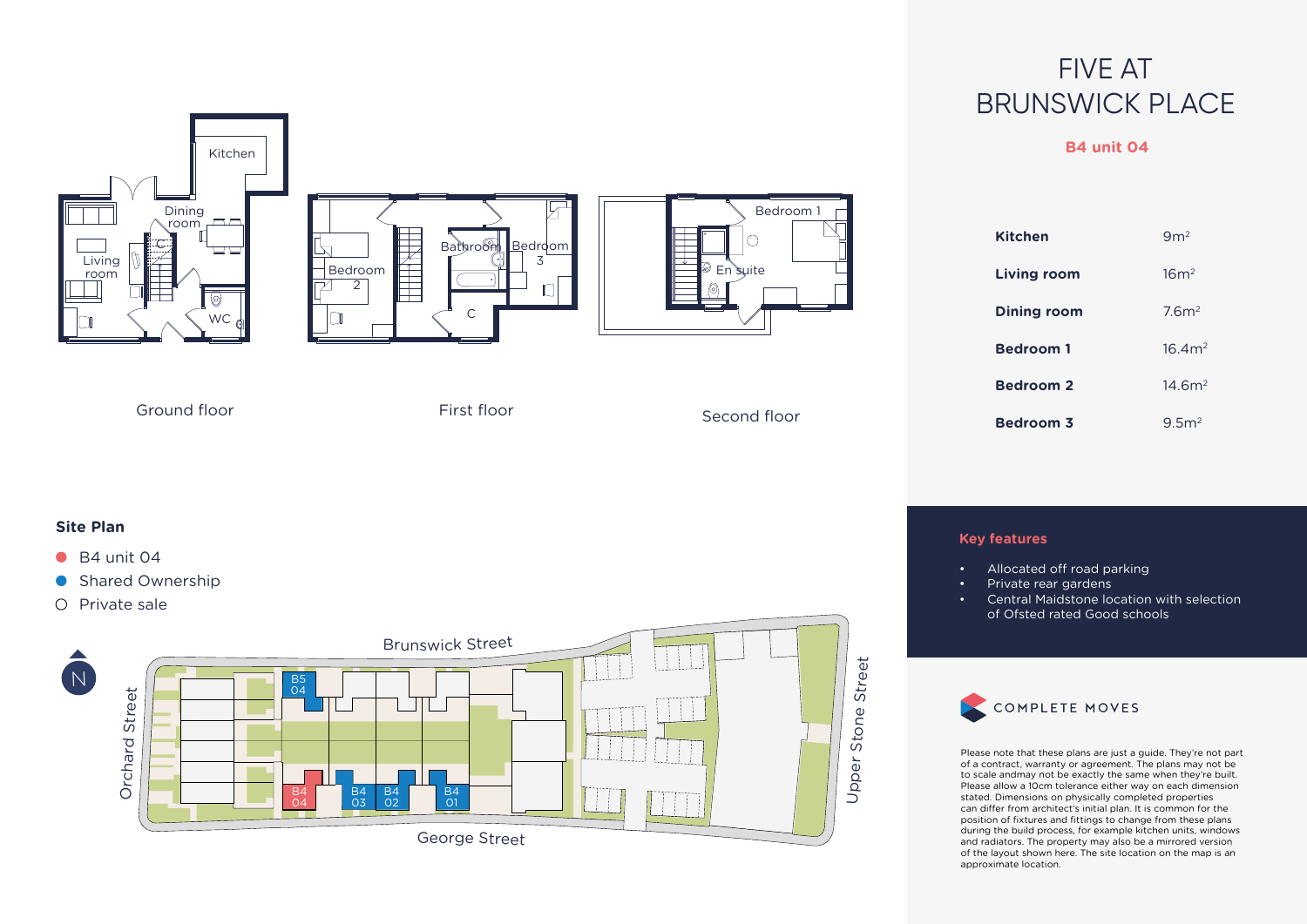### **B5 unit 04 - Three bedroom house**

A unique opportunity to buy an exceptional three bedroom contemporary townhouse in central Maidstone, with Shared Ownership. Complete with spacious open plan living spaces, ground floor cloakroom, storage, family bathroom, two bedrooms and a further master bedroom with en suite.



## COMPLETE MOVES



\*Travel times are approximate. Source Google Maps and nationalrail.co.uk





## **SPECIFICATION**

**Bathroom**

screen

en suite

• Mirror

• White sanitaryware Steel bath with shower mixer tap and easy clean shower

• Thermostatic shower to

• Chrome heated towel rail

• Chrome shaver point • Ceramic tiling to floors Ceramic tiling to walls, full height and perimeter of the

bath and shower

### **Kitchen**

Maidstone West

Royal Tunbridge Wells

Whitstable

Hastings

Maidstone East station to London Victoria

Maidstone West station to London St Pancras

- Fully fitted neutral contemporary worktops with complementary workshops and up stands
	- Integrated appliances from Hotpoint
		- Electric single oven
	- Gas hob with extractor hood
	- Fridge/Freezer
	- Dishwasher
- 1.5 bowl sink with drainer and mixer tap
- Under cupboard lighting
- Ceramic tiled flooring

### **General**

- Built in wardrobes to master bedroom
- Chrome light switches, sockets and plates
- LED downlight to kitchens, bathrooms and throughout open plan living spaces
- Pendant lighting to all other rooms
- Energy efficient lighting throughout
- Walls in Ash White
- Laminate flooring throughout • Neutral 50/50 wool mix carpet to bedroom
- Roller blinds to all windows